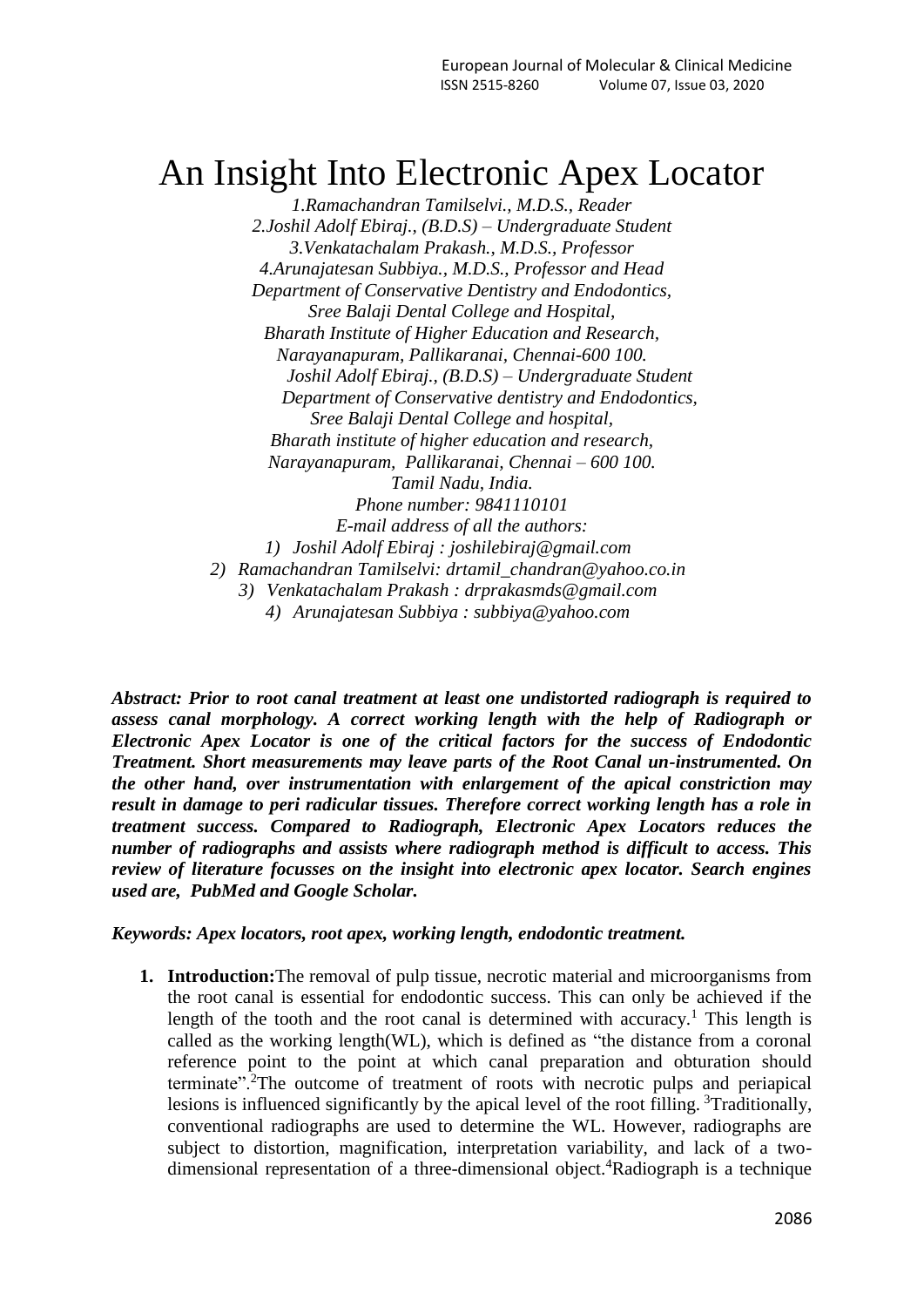that provides information about the canal anatomy and surrounding tissues, but superimposition and anatomy interferences can be problematic and affect correct interpretation of the images.<sup>5</sup> The use of electronic devices became popular and numerous devices have been introduced to the market. The advantages of electronic apex locators (EALs) include reduction in radiation dosage and procedure time, both of which aid in maintaining patient cooperation.<sup>6</sup>The development of the electronic apex locator has helped make the assessment of working length more accurate and predictable.<sup>7</sup>The aim of this review is to have a deep and accurate understanding of electronic apex locators (EALs).It is generally accepted that root canal treatment procedures should be limited to within the root canal system. <sup>8</sup> To attain this objective the end- point of the root canal system, the canal terminus, should be detected as precisely as possible during preparation of the canal. Therefore, one of the main concerns in root canal treatment is to determine how far instruments should be advanced within the root canal and at what point the preparation and filling should terminate. <sup>9</sup>

#### **Anatomical apical portion of root:**

To appreciate fully the concept of working length, an understanding of apical anatomy is required. The anatomy of the apical foramen changes with age.A root canal had two main sections, a longer conical section in the coronal region consisting of dentine and a shorter funnel- shaped section consisting of cementum located in the apical portion The shape of this apical portion is considered to be an inverted cone (Fig. 1); its base being located at the major apical foramen. The apex of the inverted cone is the minor foramen that is often thought to coincide with the apical constriction regarded as being at or near the cemento-dentinal junction (CDJ).In other words, the most apical portion of the root canal system narrows from the opening of the major foramen, which is within cementum, to a constriction (minor foramen) before widening out in the main canal to produce an hour-glass shape (Fig.  $1$ .<sup>10</sup>Theoretically, the CDJ is the appropriate apical limit for root canal treatment as at this point the area of contact between the peri radicular tissues and root canal filling material is likely to be minimal.<sup>11</sup> The term 'theoretically' is applied here because the CDJ is a histological site and it can only be detected in extracted teeth following sectioning; in the clinical situation it is impossible to identify its position. In addition, the CDJ is not a constant or consistent feature.In clinical practice, the minor apical foramen is a more consistent anatomical feature that can be regarded as being the narrowest portion of the canal system and thus the preferred landmark for the apical end-point for root canal treatment. <sup>12</sup>

## **Determining the root canal terminus**

Various techniques have been used for determining the position of the canal terminus and thus measure the working length of root canals. The most popular method has been the use of radiographs. However, although it is generally accepted that the minor apical foramen and apical constriction is on average located  $0.5-1.0$  mm short of the radiographic apex.<sup>12</sup>There are wide variations in the relationship of these landmark that would result in under- or overpreparation of canals with an obvious impact on the position of the root filling. Thus, many studies have shown that canal lengths determined radiographically vary from actual root canal lengths by a considerable amount. The accuracy of radiographic methods of length determination depends on the radiographic technique that has been used. For example, Sheaffer et al.<sup>13</sup> revealed that higher density radiographs were more desirable for measuring working length. There is an ongoing need to reduce exposure to ionizing radiation whenever possible and it is difficult to locate its position using radiographs alone, even with multiplane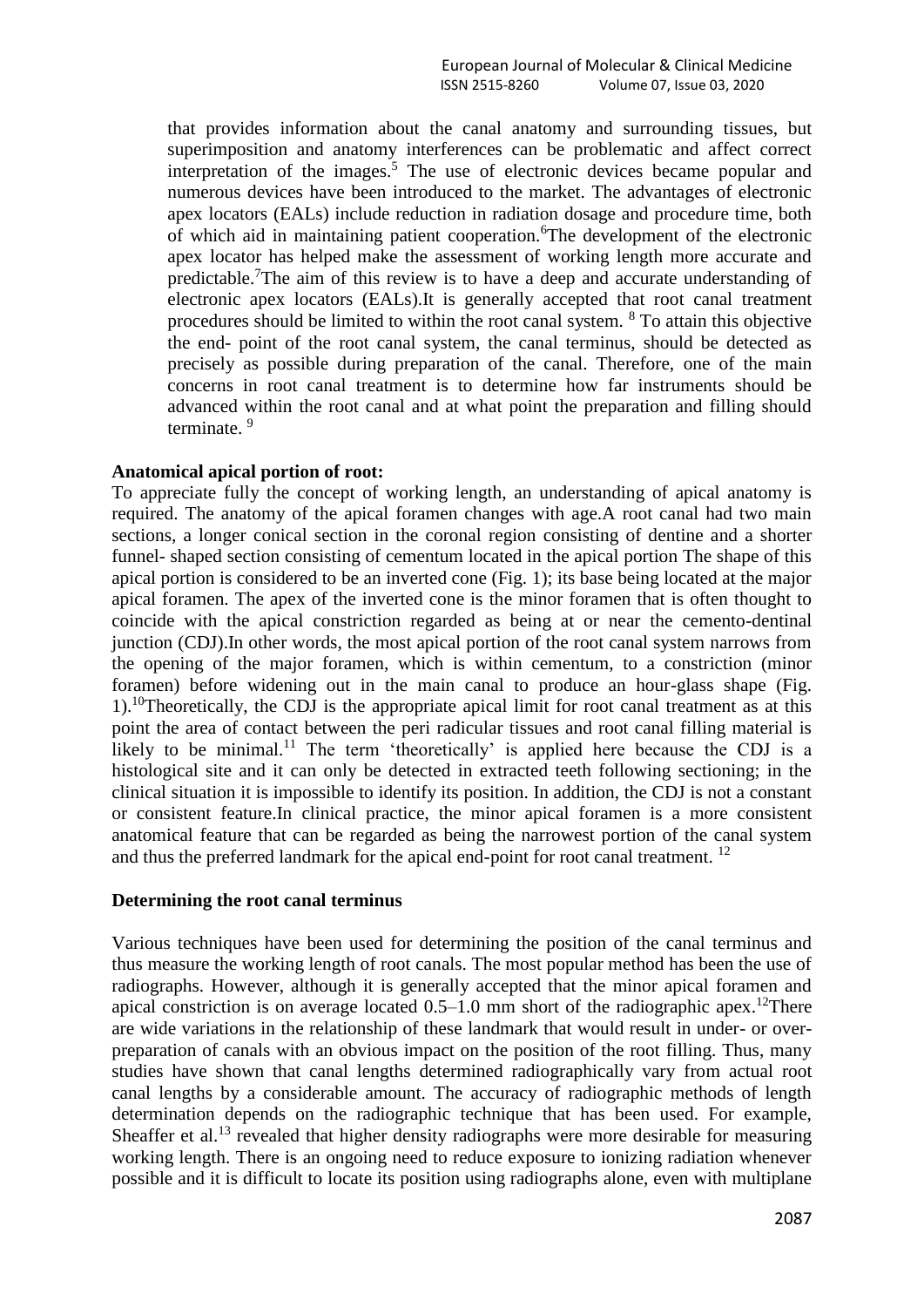angles. <sup>14</sup>Hence, the innovations in root canal treatment has been the development and production of electronic devices for detecting the canal terminus.

# **Birth of electronic apex locators**

An electronic method for root length determination was first investigated by Custer (1918). The idea was revisited by Suzuki in 1942 who studied the flow of direct current through the teeth of dogs. He registered consistent values in electrical resistance between an instrument in a root canal and an electrode on the oral mucous membrane and speculated that this would measure the canal length (Suzuki 1942).Sunada in 1962 took these principles and constructed a simple device that used direct current to measure the canal length. It worked on the principle of electrical resistance of the mucous membrane and periodontium registered 6.0  $k\Omega$  in any part of the periodontium irrespective of the type of teeth or the shape or age of the subjects. Using direct current caused instability with measurement, and polarization of the file tip altered the measurement.

In 1960 Gordon was the second to report the use of a clinical device for electrical measurement of root canal. It made a significant contribution to the evolution of apexlocators in North America with his reports on the Sono Explorer in 1970. Later, frequency measurements were taken through the feedback of an oscillator loop by calibration at periodontal pockets depth of each tooth.

A third generation EALs was developed by Kobayashi during 1980s. He used multiple channel impedance ratio based to measure the impedance of two different frequencies.

## **Functional principle of electronic apex locators**

EALs functions by using the human body to complete an electrical circuit. One side of the apex locator's circuit subsequently connected to the oral mucosa through a lip clip and the other side to a file. (Fig. 2) When the file is placed into the root canal and advanced apically until its tip touches periodontal tissue at the apex, the electrical circuit is completed. The electrical resistance of the EALs and the resistance between the file and oral mucosa are now equal, which results in the device indicating that the apex has been reached.

When a circuit is complete (tissue is contacted by the tip of the file), resistance decreases markedly and current suddenly begins to flow. Depending upon the devices, this sudden current flow signaled by a beep, abuzzer, digital readout, flashing light or pointer on screen display. The electrical characteristic of the tooth structure are measured and exact position of the instrument in the tooth is determined.<sup>15</sup>

## **2. Classification**

The classification of apex locators was given by Mc Donald  $(1992)^{16}$  based on,

**Type of current flow** (operating principle)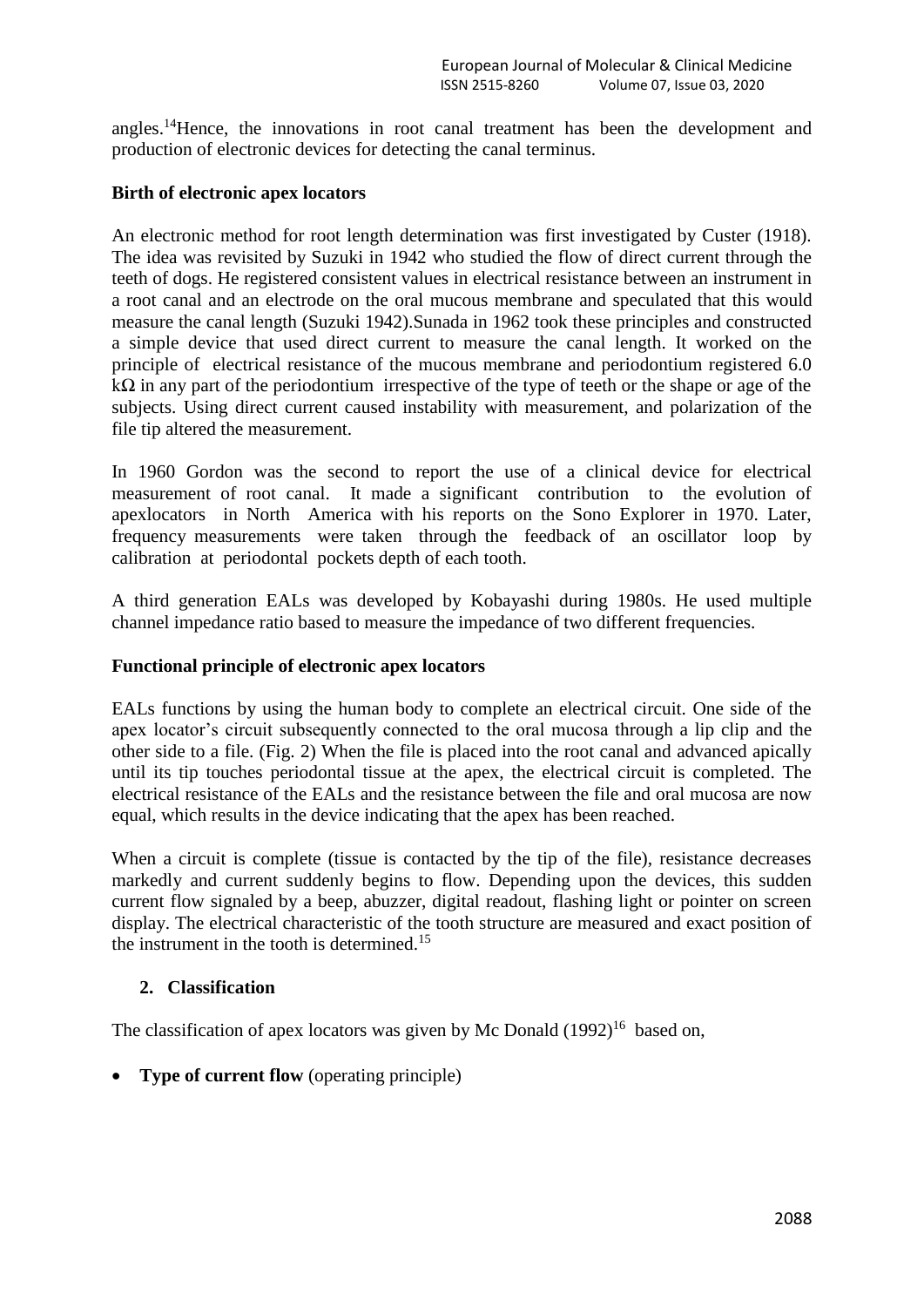

#### **Classification according to generation:**

1) **First Generation Electronic Apex locators - Resistance type apex locators:**These apex locators has a built in resistance value of 6.5 kilo Ohms. The apex locators are attached to the patient's lip on one side and the other side is attached to the file. The file is then advanced into the canal until it touches the periodontal tissue at the apex which then completes the circuit.These devices were found to be unreliable when compared with radiographs, with many of the readings being significantly longer or shorter than the accepted working length. **Eg.:** Root canal meter/ the endodontic meter (Onuki), Sono-explotet (satelec), Neosono-D, MC.

Advantages are, 1) It's Easy to operate, 2) It uses K-type files, 3) Digital readout, 4) It can also be used to detect perforation and 4) It has a built in pulp tester.Disadvantages are, 1)It Requires a dry environment to give an accurate result, 2) Caries or defective restorations has an impact on accurate detection of working length, 3) It Require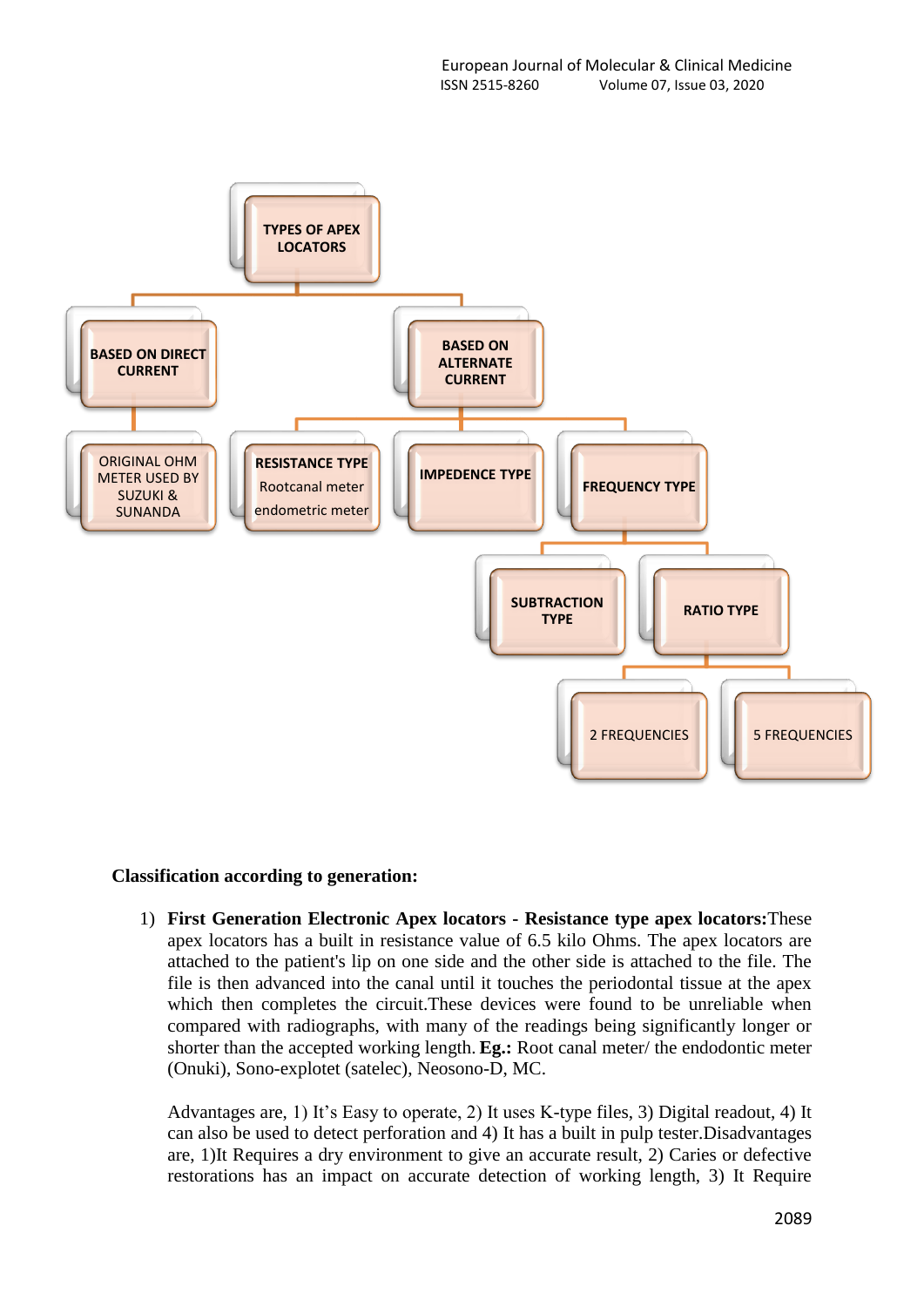calibrations 4) It Requires a lip clip with good contact 5) Perforations can give rise to false readings and 6) there is patient sensitivity.

2) **Second generation electronic apex locators-Impedance type apex locators:** Operate on the principle that there is electrical impedance across the walls of the root canal due to the presence of the transparent dentin. The tooth exhibits increasing electrical impedance across the walls of the root canal, which is greater apically than coronally. At the DCJ, the level of impedance drops dramatically. The unit detects the sudden change and indicates it on the analogue meter. To overcome the problem of a wet environment, insulated probes are utilized.Eg.: Endocator uses 400 kHz.

Advantages are, 1) It can operate even in fluid environment, 2) There is no patient sensitivity 3) It has an analogue meter 4) It can also operate with root canal lubricants 5) It has no lip clipand 6) It can be used to detect perforations and bifurcated canals.Disadvantages are, 1) It requires calibration to function efficiently, 2) There is no digital readout, 3) It's difficult to operate and 4) Coated probes are required.

3) **Third generation electronic apex locators-Frequency dependent apex locators:**  Operate very similarly to the impedance type except it uses multiple frequencies to determine the distance from the end of the canal. It measures the impedance of tooth at two different frequencies. In the coronal portion of the canal, the impedance difference between the frequencies is constant. As the file advanced apically, the difference in the impedance value begins to differ greatly with maximum differences at the apical area.Advantages are, 1) It's easy to operate and can also be used in fluid environment, 2) It can also operate with root canal lubricants and 3) It has a low voltage electrical output. Disadvantages being, 1) It must be calibrated at each canal 2) Its sensitive to canal fluid level and requires fully charged battery.

**Ratio method:** The Root ZX devicedetermine the impedance at 2 frequencies 0.4 kHz & 8kHz and have built in electronic pulp tester.The built in pulp tester can be used to access tooth vitality

- 4) **Fourth generation electronic apex locators- Ratio type:** The Root ZX 11 and Rey-Pex 5 device determine the impedance at multiple frequencies and have built in electronic pulp tester.These devices not process the impedance information as a mathematical algorithm, but instead take the resistance and capacitance measurement and compare them with a database to determine the distance to the apex of the root canal.This generation uses two different frequencies namely 0.4 kHz and 8kHz alike to the current 3<sup>rd</sup>generation. Disadvantages are, they need to perform in relatively dry or in partially dried canals. Also in heavy exudates or blood it becomes inapplicable.
- **5) Fifth Generation Electronic Apex Locators – Dual Frequency Ratio Type:** To cope with associated problems with previous generations of apex locators a new measuring method has been developed based on comparison of the data taken from the electrical characteristic of the canal and additional mathematical processing. And so the fifth generation apex locators (Dual Frequency Ratio Type) are now being used.It measures the capacitance and resistance of the circuit separately. It is supplied by diagnostic table that includes statistic of the file. This unit is an error free in any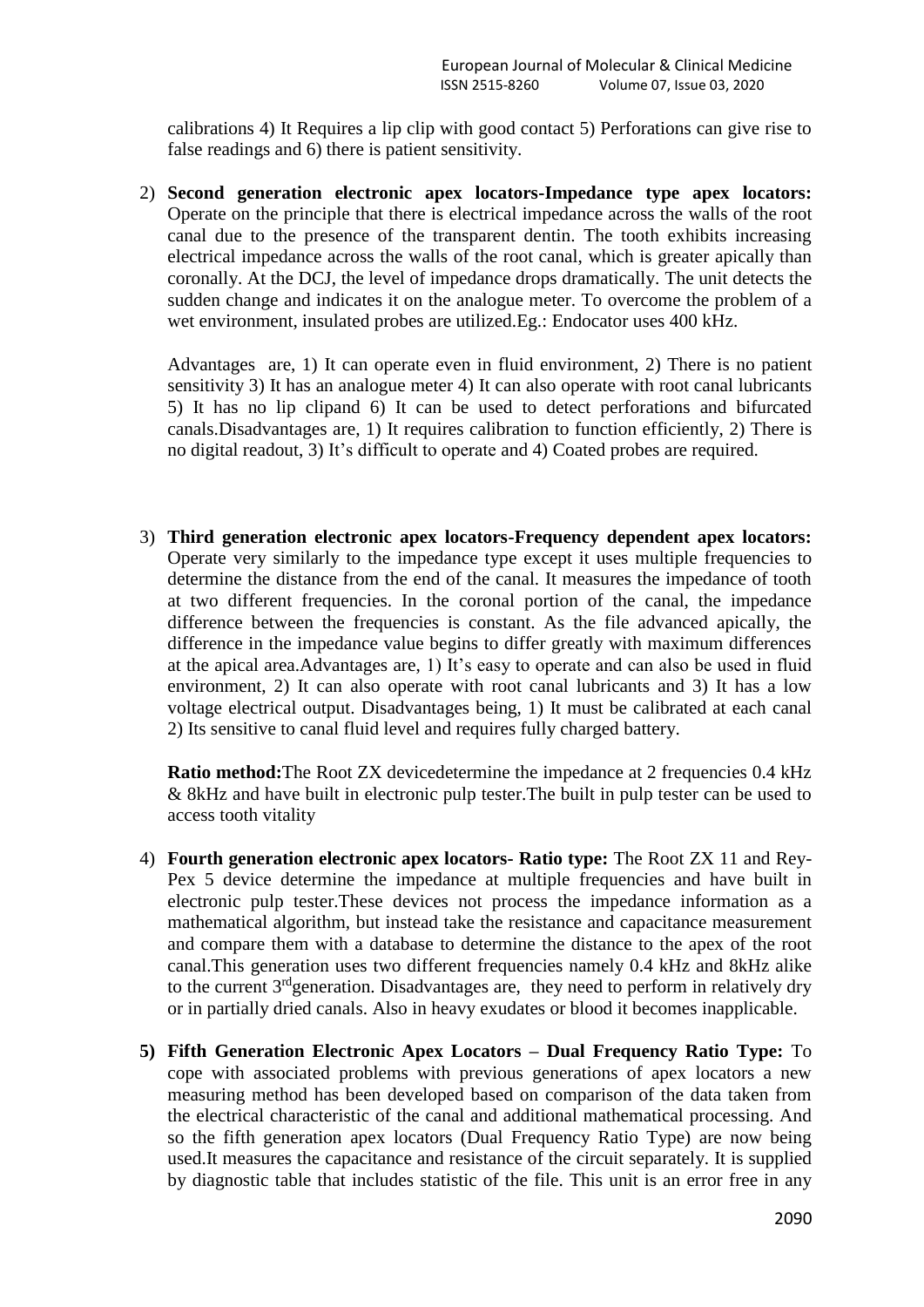conditions like wet (blood, irrigants) canals. Devices employing this method experience considerable difficulties while operating in dry canals. During clinical work it is noticed that the accuracy of electronic root canal length measurement varies with the pulp and periapical condition.

**6) Sixth Generation Electronic Apex Locators- Adaptive Apex Locators:** The efficacy of  $6<sup>th</sup>$  generation EALs in long term use is yet to be established. A major advantage of adaptive apex locator is eliminating necessity of drying and moistening of the canal.Adaptive apex locators continuously define humidity of the canal and immediately adapts to dry or wet canal.Hence, it is feasible to be used in wet or dry canals and canals with blood or exudates.

## **Other applications of Electronic Apex Locators-**

- 1. To detect root perforations to clinically acceptable limits.
- 2. Determine the location of root and pulpal floor perforations.
- 3. To detect horizontal fractures.
- 4. To confirm suspected periodontal or pulpal perforations during pinhole preparation.
- 5. Recognize any connection between the root canal& periodontal membrane such as root fracture and cracks.

#### **Drawback associated with the use of apex locators**

- 1. It is ineffective for teeth with incomplete root formation.
- 2. Though majority of present generation apex locators are not affected by endodontic irrigants within the root canal, dry canals shows reliable results during working length determination.
- 3. Intact vital tissue, inflammatory exudates and blood can conduct electric current and cause inaccurate readings so their presence should be minimized before accepting apex reading.
- 4. Canal shape, lack of patency, the accumulation of dentine debris and calcifications can affect accurate working length determination with electronic apex locators.
- 5. It has been suggested that prefacing of root canals as used in modern crown-down preparation techniques would increase the accuracy of reading.
- 6. Electronic apex locators have the potential to interfere with cardiac pacemakers. The manufacturer of electronic apex locators specifically warns against their use with patients with cardiac pacemaker. As there are many therapeutic uses and types of pacemakers some may not be influenced by apex locator use.

## **3. Conclusion**

Modern electronic apex locator has played an excellent role in determining the working length which indirectly has an impact on the treatment success. EALs has an accuracy greater compared to others and it can also be used at angles where radiograph won't be able to be play the role. Like a coin with two sides, EALs also has some limitations like it can't be used